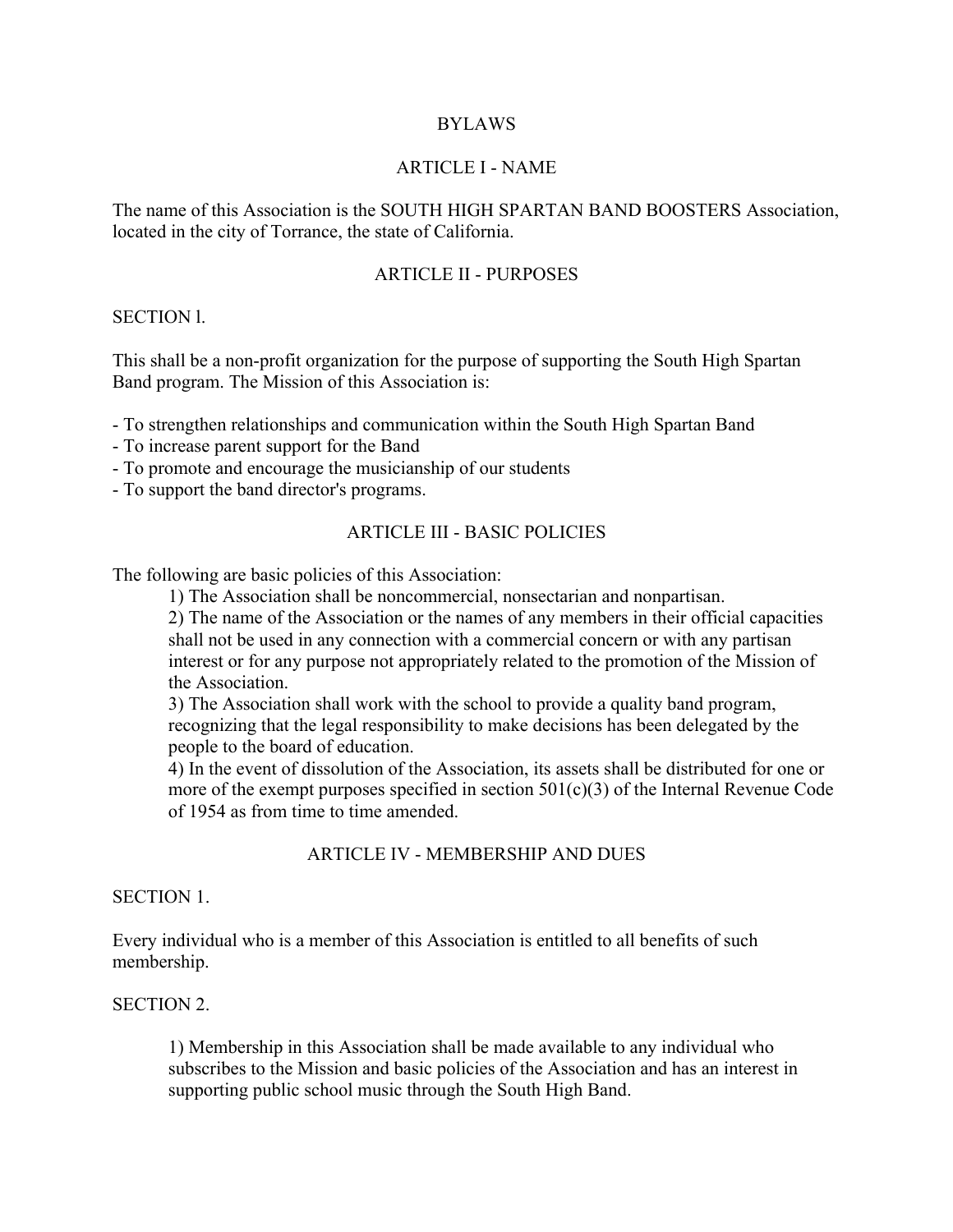2) Membership is granted without regard to race, color, creed or national origin, under such rules and regulations not in conflict with the provisions of these bylaws.

SECTION 3.

The Association shall conduct an annual enrollment of members but may admit persons to membership at any time.

#### SECTION 4.

Members shall immediately notify the secretary upon a change of home address, mailing address, or telephone number.

#### SECTION 5.

Dues for the following school year shall be set at the May Executive Board meeting.

# ARTICLE V – MEETINGS

#### SECTION 1.

1) Meetings of the membership shall be held at such times and places as may be designated by the Executive Board. These meetings shall be held quarterly in July, January and May.

2) The Band Director should be present at all meetings,

3) The privilege of making motions, debating and voting shall be limited to members of the Association who are present and whose dues are paid.

4) Ten members shall constitute a quorum for the transaction of business in any meeting of this Association.

# ARTICLE VI- OFFICERS AND ADMINISTRATION

## SECTION 1.

1) Each officer of South High Spartan Band Boosters shall be a member of this Association,

2) The officers shall consist of President, VP Marching Band, VP Jazz Band, VP Concert Band, VP Drumline/Concert Percussion, VP Ways and Means, VP Colorguard, VP Hospitality, Secretary, Treasurer, Parliamentarian and the Band Director and shall be known as the Executive Board.

3) The President and Band Director shall work together in developing agendas for all board and membership meetings.

4) The Executive Board shall meet in the spring or early summer each year to determine the budget for the following school year. The budget is to be presented to the Association for review and ratification at the August meeting.

5) The Executive Board is authorized to act on the behalf of the Association in case of an emergency when time is of the essence.

6) The term of office for the President, VP Marching Band, VP Jazz Band, VP Concert Band, VP Drumline/Concert Percussion, VP Ways and Means, VP Colorguard, VP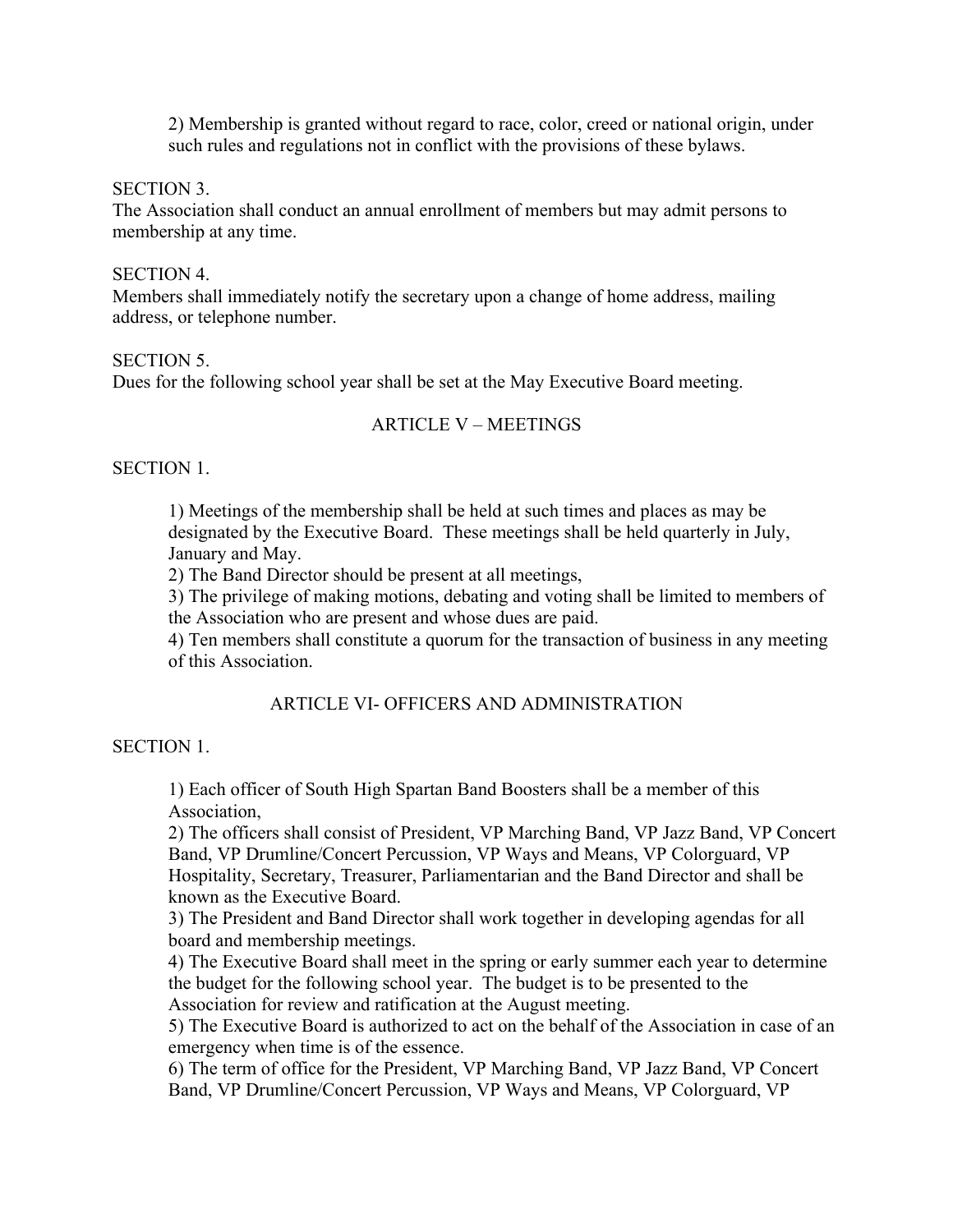Hospitality, Secretary, Treasurer and Parliamentarian shall be one year, beginning July I and ending June 30.

SECTION 2.

1) The officers of the Executive Board shall be elected annually by the Association.

2) Nominations to these offices shall be made via electronic newsletter in April by a committee of three to five Association members, excluding President(s) from the current year.

3) The nominations shall be voted upon at the May Association meeting. Their term of office shall be one year.

# ARTICLE VII- DUTIES OF OFFICERS

SECTION 1.

The President shall:

Preside over all membership and Executive Board meetings and be present at all events, when possible. Be the Executive Officer and shall have the duty to carry out the policies and decisions of the Executive Board and the Association.

1) Be without the right to vote except in the event of a tie.

2) Sign checks with the Treasurer or VP Marching Band.

3) Shall collect all dues and maintain a record thereof.

4) Perform such other duties as may be prescribed in these bylaws or assigned to him/her by the Association.

SECTION 2.

The VP Marching Band shall:

1) In the absence of the President, serve in that capacity.

2) Preside over Marching Band events/performances.

3) Perform such other duties as may be assigned by the Executive Board.

The VP Jazz Band shall:

1) In the absence of the President and VP Marching Band, serve in that capacity.

2) Preside over Jazz Band events/performances.

3) Perform such other duties as may be assigned by the Executive Board.

The VP Concert Band shall:

1) In the absence of the President, VP Marching Band, VP Jazz Band, serve in that capacity.

2) Preside over Concert Band events/performances.

3) Perform such other duties as may be assigned by the Executive Board.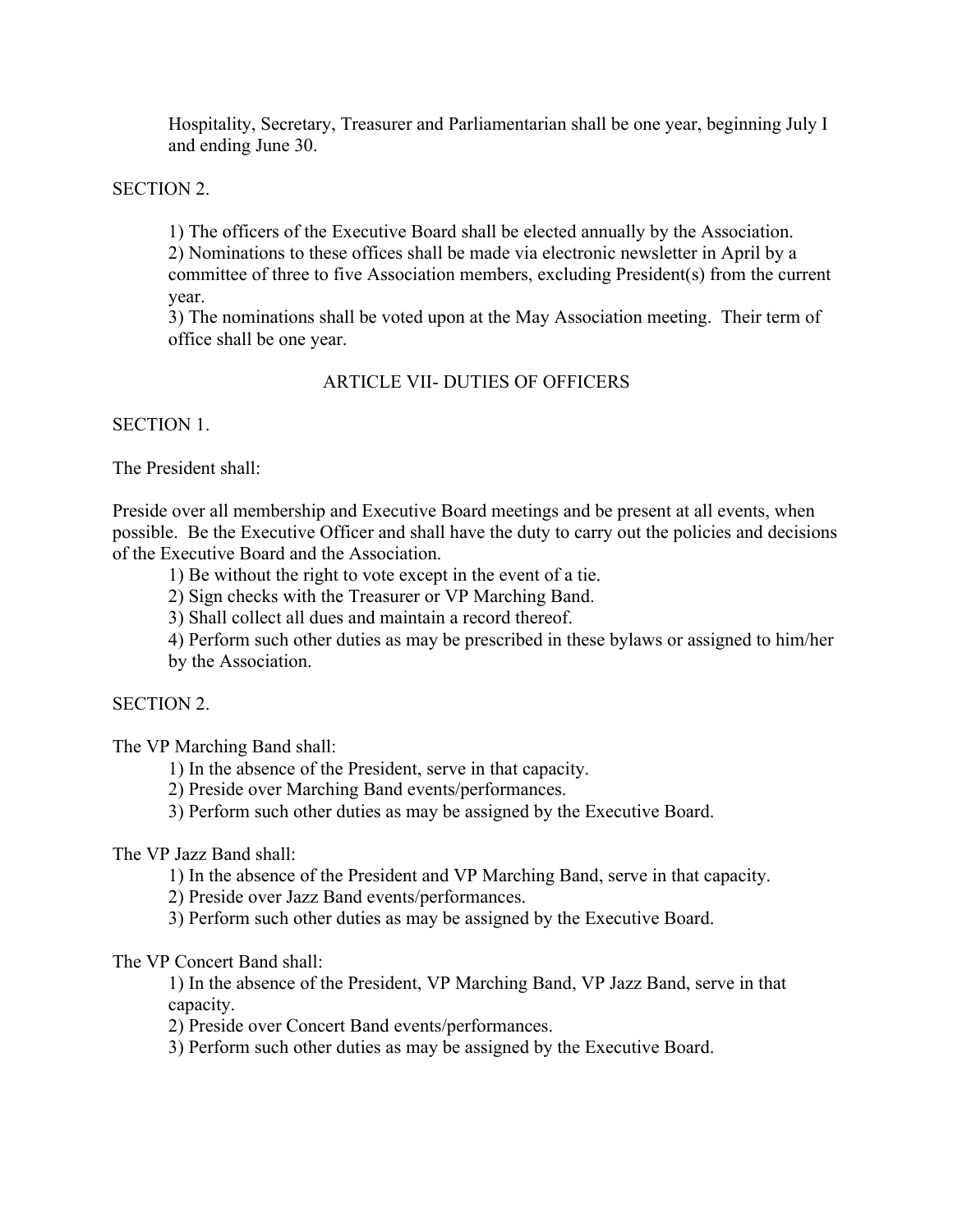The VP Drumline/Concert Percussion shall:

1) In the absence of the President, VP Marching Band, VP Jazz Band, VP Concert Band, serve in that capacity.

2) Preside over Drumline events/performances.

3) Perform such other duties as may be assigned by the Executive Board

The VP Ways and Means shall:

1) In the absence of the President, VP Marching Band, VP Jazz Band, VP Concert Band, VP Drumline/Concert Percussion serve in that capacity.

2) Be responsible for overseeing the South High Spartan Band fundraising events.

3) Advise and make recommendations to the board and Association regarding fundraising events for the club.

4) Ensure that all moneys collected and expenses for fundraising events are documented and turned over to the Treasurer in a timely fashion.

5) Perform such other duties as may be assigned by the Executive Board.

The VP Color Guard shall:

1) In the absence of the President, VP Marching Band, VP Jazz Band, VP Concert Band,

VP Drumline/Concert Percussion, VP Ways and Means serve in that capacity.

2) Preside over Color Guard events/performances.

3) Perform such other duties as may be assigned by the Executive Board.

The VP Hospitality shall:

1) In the absence of the President, VP Marching Band, VP Jazz Band, VP Concert Band, VP Drumline/Concert Percussion, VP Ways and Means, VP Colorguard serve in that capacity.

2) Oversee and coordinate with chairs of the Band Potluck, Competition Food, 8th Grade Welcome Night, and Banquet.

3) Perform such other duties as may be assigned by the Executive Board.

#### SECTION 3.

The Secretary shall:

1) Keep and preserve all records and minutes of the Association and Executive Board including the authorization or ratification of expenses.

2) Distribute copies of these records to the Band Director and all members of the Executive Board at the regular monthly meetings.

3) Be prepared to refer to minutes of previous meetings.

4) Prepare a list of all unfinished business for the use of the president.

5) Shall also keep a current copy of the bylaws and standing rules.

6) Keep a roster of the membership.

# SECTION 4.

The Treasurer shall:

1) Prepare the budget with the assistance of the Executive Board.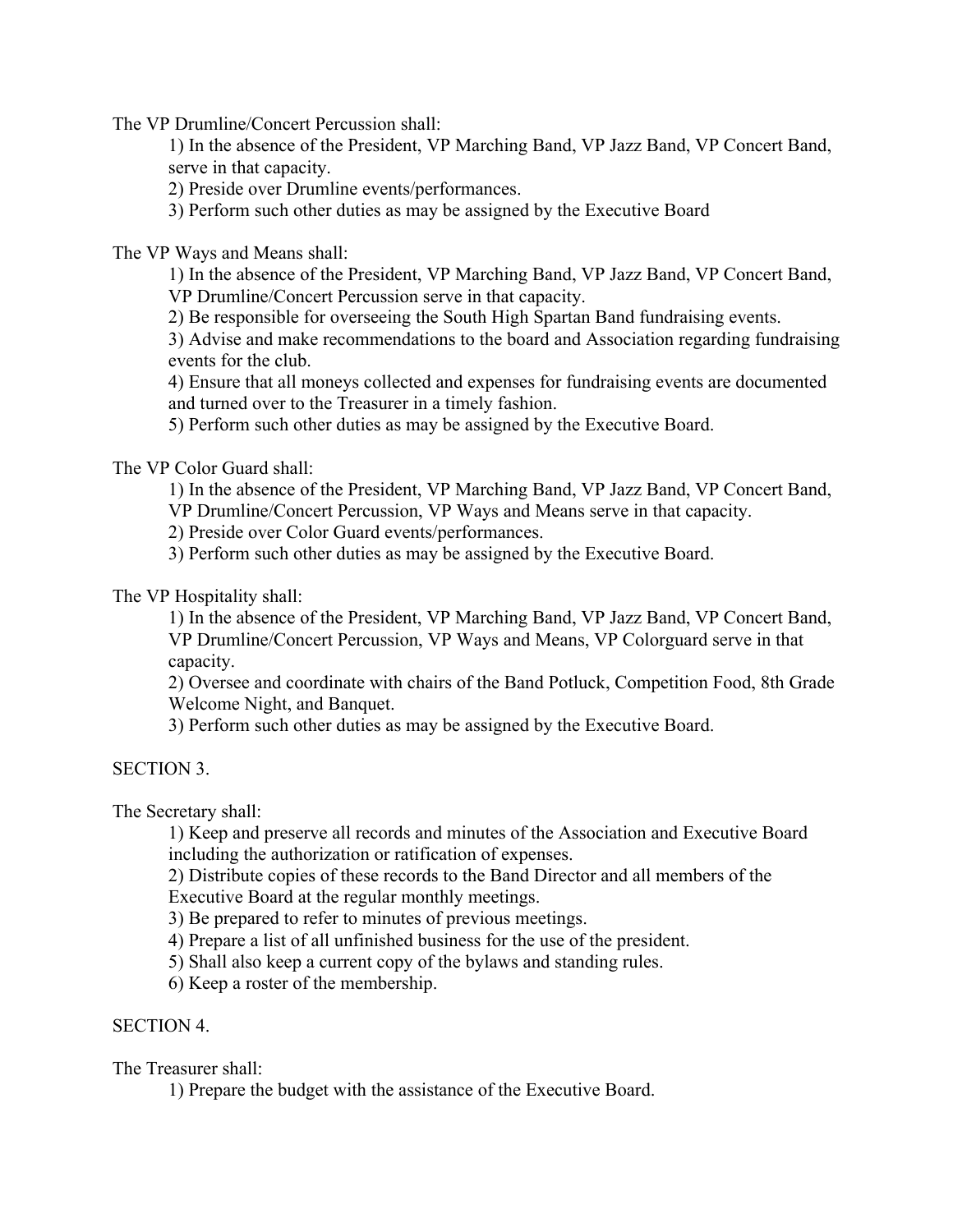2) Keep a record of the expenditures as they relate to the budget adopted by the Association. This budgeted verses actuals report shall be presented to the Executive Board at each meeting.

3) Keep accurate and complete records of the funds and accounts of this Association 4) Shall make disbursements from the funds of the Association as are directed by the Executive Board and Article VIII thereof.

5) Shall distribute copies of the records described in items 2 and 3 of this section to the Band Director and all members of the Executive Board at the regular monthly meetings. 6) Shall prepare the yearly nonprofit status renewal.

7) Work with Booster President to make appropriate arrangements for any tax forms to be filed on behalf of the South High Band Boosters Association in accordance with State and Federal tax laws.

SECTION 5

The Parliamentarian shall:

1) Give necessary advice to the Executive Board in parliamentary procedure when requested.

2) Review the bylaws and standing rules annually.

3) Call the first meeting of the nominating committee and instruct them on procedures for nominations and elections, and may be contacted for additional information, if needed.

4) Perform such other duties as may be assigned by the Executive Board.

## SECTION 6.

The South High Spartan Band Director shall:

- 1) Act as the advisor and consultant to the Association.
- 2) Be present at all meetings and events.

Service to the Association is not a term of office.

SECTION 7.

The Executive Board may authorize the payment of routine Association bills within the limits of the budget adopted by the Association, and may authorize the payment of other bills not to exceed a total of \$500.00 between meetings of the Association without the approval of the **Association** 

All officers shall perform the duties prescribed in ROBERT'S RULES OF ORDER NEWLY REVISED, latest edition, in addition to those outlined in these bylaws and those assigned from time to time. Upon the expiration of the term of office or in case of resignation or termination, each officer shall turn over to the president, without delay, all records, books and other material pertaining to the office and shall return to the treasurer, without delay, all funds belonging to the **Association**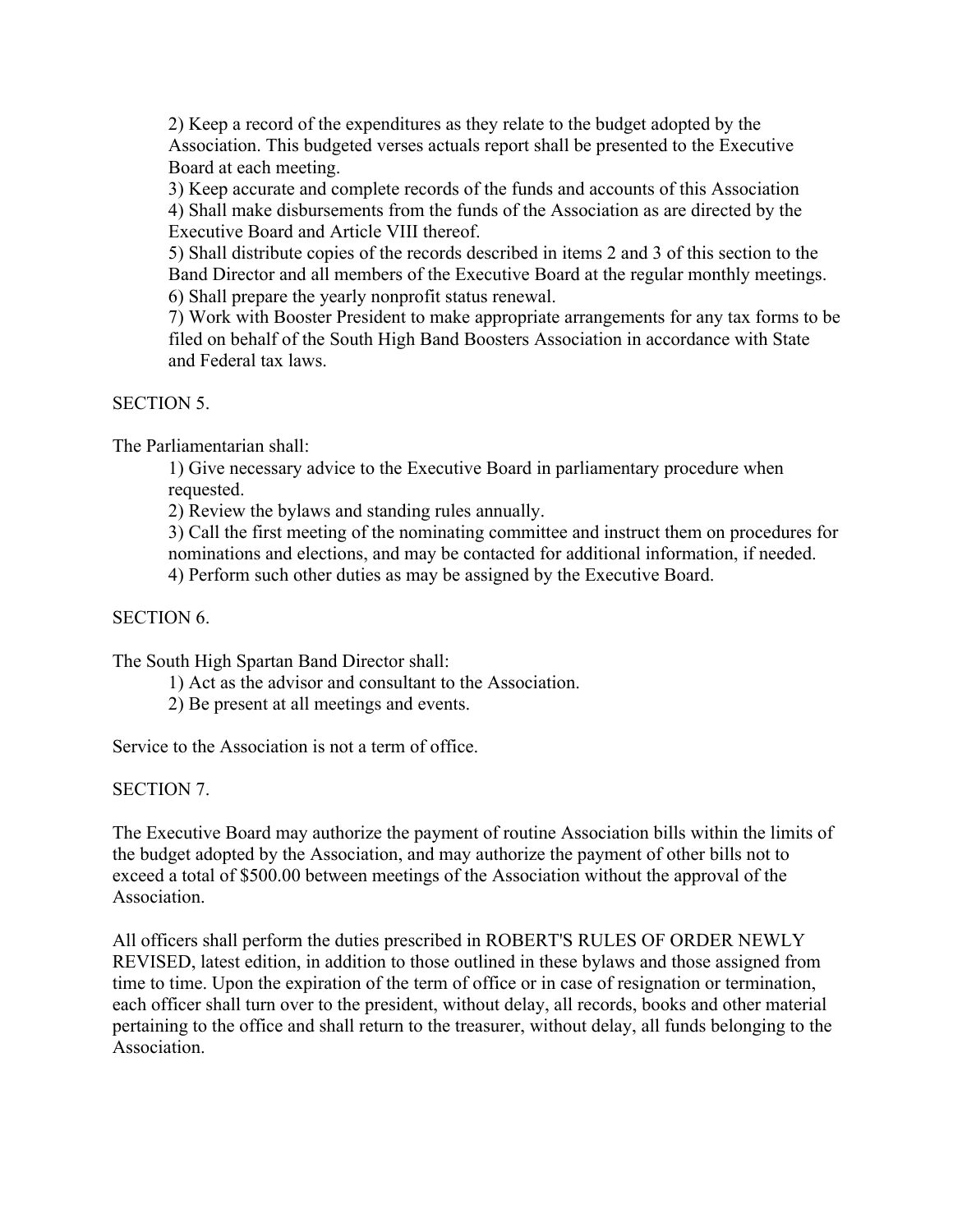# ARTICLE VIII - EXPENDITURES AND FINANCE

### SECTION 1.

All monies received by the Association shall immediately be turned over to the Treasurer to be deposited in the accounts of the South High Band Boosters.

### SECTION 2.

Payment of bills shall be requested via the voucher form.

# SECTION 3.

All checks shall contain two signatures. Any two of the following are authorized to sign: president, treasurer, and VP Marching Band.

# ARTICLE IX - COMMITTEES

### SECTION 1.

Committees shall be designated by the Executive Board from the general membership.

The nominating committee shall appoint the committee chairmen. The chairmen shall be ratified by the Association.

### SECTION 2.

All chairmen shall compile and maintain a notebook describing their duties. The chairmen shall present plans of work to the executive board for approval. Annual reports shall be compiled by all chairmen and kept in the notebook. No work, including expenditures, shall be undertaken without the consent of the executive board. All chairmen will have a term of office of one year beginning July 1 and ending June 30.

SECTION 3.

When a chairman fails to attend three consecutive meetings without adequate excuse, as determined by the president, or is not fulfilling his responsibilities as prescribed in these bylaws or standing rules, the Executive Board by a two-thirds (2/3) affirmative vote, may declare the chairmanship vacant.

### SECTION 4.

Upon the expiration of the term of office or in case of resignation or termination, each chairman shall turn over to the president, without delay, all records, books and other material pertaining to the chairmanship, and shall return to the treasurer, without delay, all funds belonging to the Association.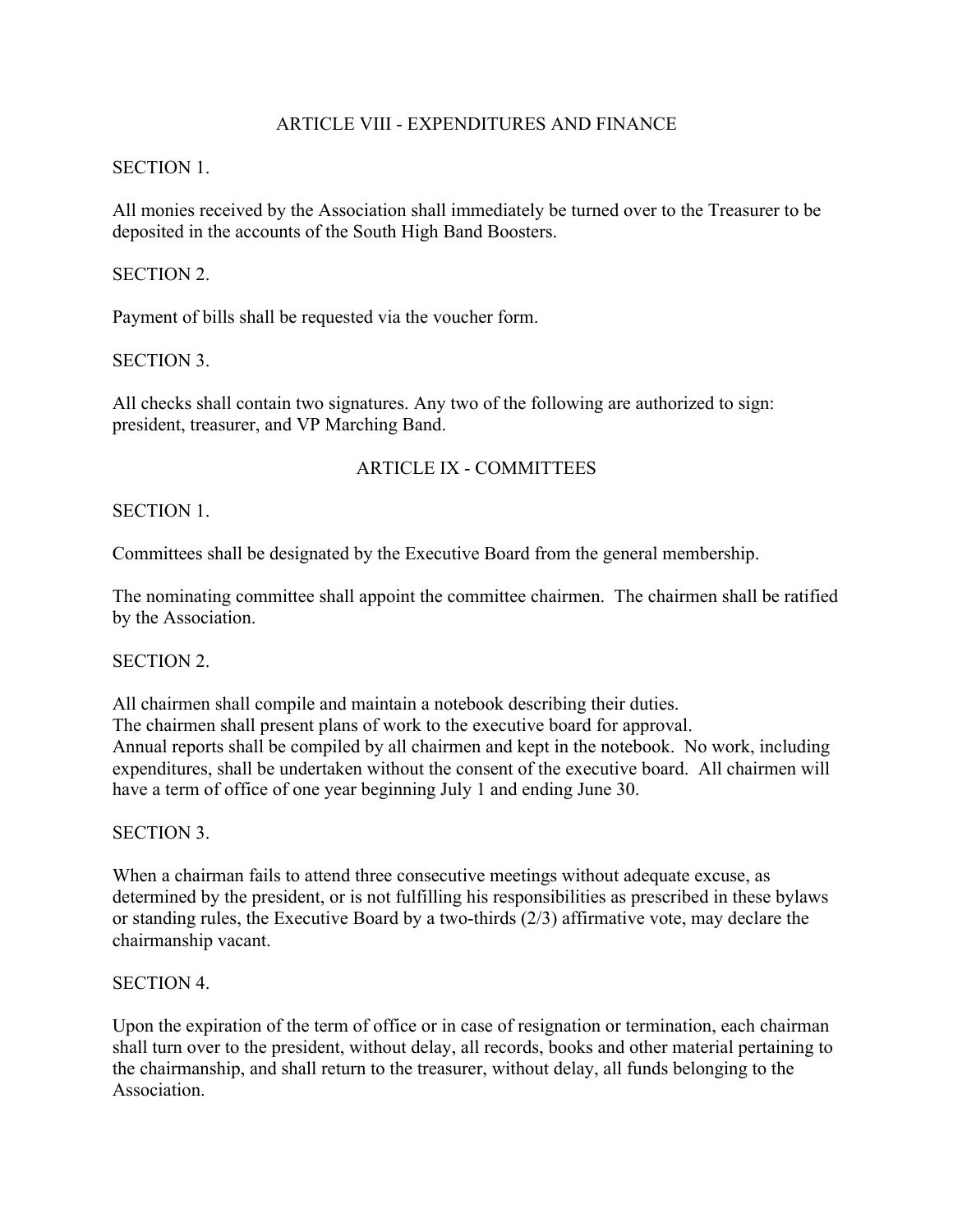SECTION 5.

The chairmen and members of special committees shall serve until their assignments have been completed.

### SECTION 6.

The Association and the executive board each have the power to create special committees in order to carry out specific programs and projects. Chairmanships shall include, but not be limited to, the following:

The Auditor shall:

1) Audit the books and financial records of the Association in January and at the close of the auditor's term.

2) Render a written report at the next Association meeting.

3) Audit the books upon resignation of the treasurer and at any time deemed necessary.

The Financial Secretary shall:

1) Collect money and checks from the white box in the band room.

- 2) Collect money and checks from the boosters' post office box.
- 3) Prepare deposit information.

The Uniform Chair shall:

1) See that uniforms are checked out, and fitted properly on every musician in the marching band. This shall be done prior to the first marching event.

2) Keep and maintain inventory of all uniforms including a record of which uniforms are assigned to each student.

3) See to it that the uniforms are cleaned at least once a year.

4) See to it that uniforms travel to and from each marching band event.

5) Issue protective bags for the uniform and boxes for the shakos.

6) Keep the Band Director informed as to which students are not taking proper care of their uniforms.

The Webmaster shall:

1) Maintain and update the band booster website.

2) Ensure web hosting fees are paid.

### The Band Potluck Chair shall:

1) Coordinate with director for a date for the potluck.

2) Reserve cafeteria for potluck.

3) Prepare and distribute flyer for potluck.

4) Purchase decorations and lemonade/drink mix.

5) Coordinate volunteers to decorate, prepare, serve and clean up.

6) Provide water and lemonade/drink at potluck.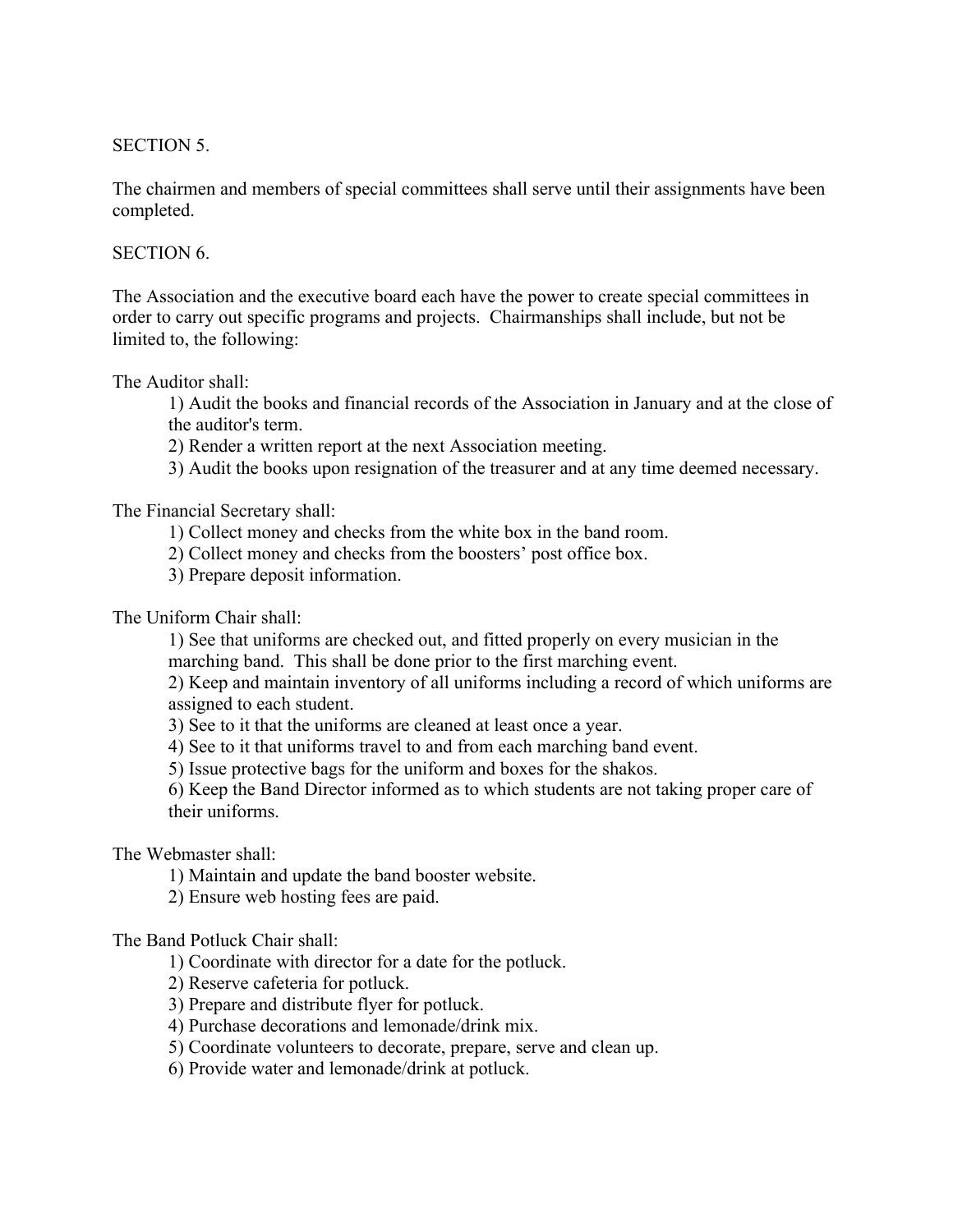The Competition Food Chair shall:

- 1) Plan meals and snacks for marching band competitions.
- 2) Purchase food for meals and snacks for marching band competitions.
- 3) Coordinate with volunteers for food preparation (e.g. washing, slicing).
- 4) Inventory and purchase paper goods and other supplies as needed.
- 5) Coordinate donations of water bottles and water jugs and purchase water as needed.
- 6) Purchase ice for competitions and performances.

The 8th Grade Welcome Night Chair shall:

1) Purchase food and drinks (e.g. pizza, soft drinks, and cookies for students and coffee for parents).

2) Coordinate volunteers to serve food.

The Banquet Chair shall:

- 1) Coordinate date for banquet with Director.
- 2) Reserve location for banquet.
- 3) Prepare invitations.
- 4) Purchase decorations and senior gifts.
- 5) Coordinate volunteers.

The Senior Night (last home football game) Chair shall:

1) Obtain copies of senior photos and prepare banners.

2) Coordinate with student leadership for senior uniform item.

3) Coordinate with senior parents and students to obtain funds for senior uniform item, decorations and food.

4) Coordinate volunteers to hang banners and lights.

The Greenery Chair shall:

1) Contact and coordinate with vendor.

2) Prepare and distribute flyers.

3) Collect orders and place order with vendor.

4) Coordinate volunteers to distribute items when delivered.

#### The Band Wear Chair shall:

1) Prepare flyer for band wear orders.

- 2) Collect orders and place order with vendor.
- 3) Distribute ordered items.

The Equipment Chair shall:

1) Reserve trucks for all band competitions and concerts.

2) Arrange drivers for trucks for band competitions and concerts.

3) Arrange drivers to drive equipment to away football games and Armed Forces Day Parade.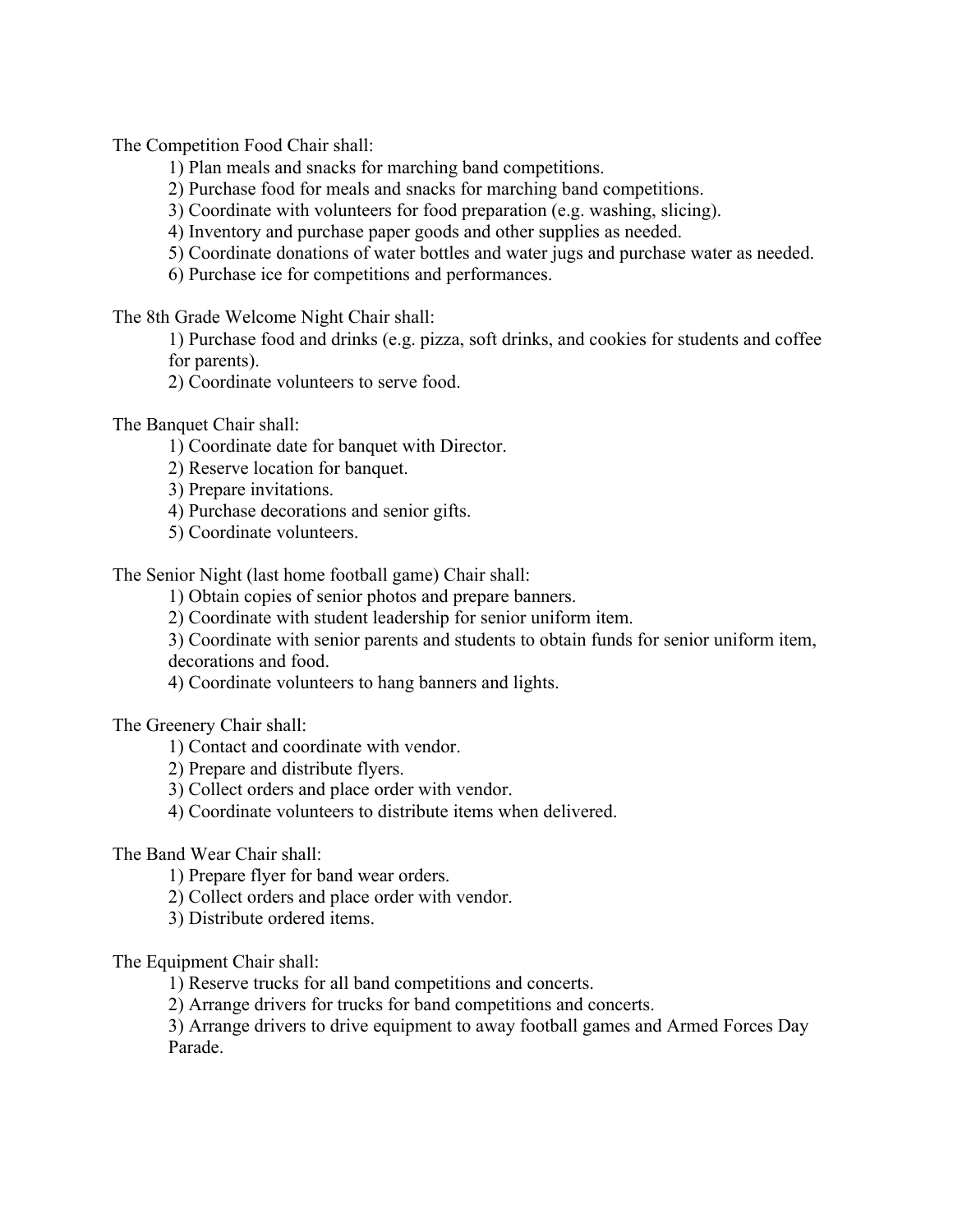# ARTICLE X - ARTICLES OF ORGANIZATION

This Association is a nonprofit corporation organized under the laws of the state of California. Its "articles of organization" comprise the articles of incorporation and these bylaws as are from time to time amended. In the event of any conflict between the articles of incorporation and these bylaws, the Association shall take prompt action to amend the articles of incorporation to conform to the provisions of these bylaws.

# ARTICLE XI FISCAL YEAR AND IRS NUMBER

### SECTION 1.

The fiscal year of the Association shall begin July 1st and end the last day of June.

# SECTION 2.

The Internal Revenue Service Employer Identification number for this Association is 20- 3675281.

# ARTICLE XV – AMENDMENTS

SECTION 1.

These bylaws may be amended by a two-thirds (2/3) vote at any regular meeting, provided notice has been given at the previous regular meeting, OR thirty (30) days' written notice has been given to the membership.

ADOPTED Secretary: Suzanne French Date: January 28, 2020